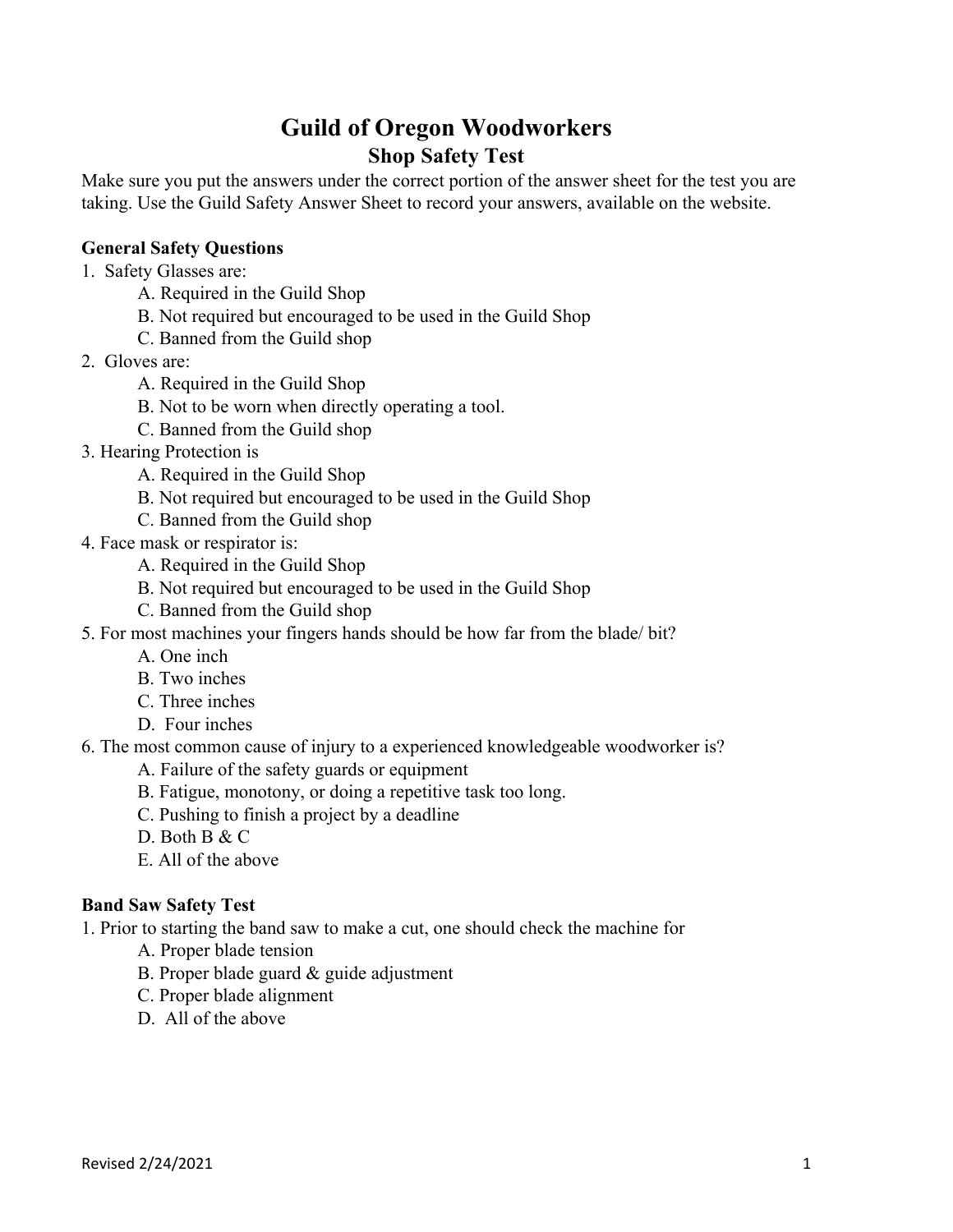- 2. The blade guard is properly set when
	- A. The guard is barely touching the stock.
	- B. The guard is 2" above the stock.
	- C. The guard is 1/2" above the stock or as low as possible to still observe the cutting line on the stock.
	- D. The machine is off & the blade is still coasting.
- 3. When installed correctly, the teeth of the band saw point
	- A. Downward toward the table & facing front
	- B. Upward away from the table
- 4. The band saw blade should be where in proximity to the rear thrust bearing?
	- A. Firm and tight against the wheel roller bearing.
	- B. Slightly clear the wheel within 1/32".
	- C. None of the above
- 5. For control and safety, how far should your hands and fingers be away from the blade?
	- A. The width of your middle fingers held together.
	- B. A minimum of 3"
	- C. The width of the palm of your hand.
	- D. None of the above
- 6. When cutting on the bandsaw
	- A. Make sure your work is clamped to the table
	- B. Stand on the right of the band saw while cutting
	- C. Always use a rip fence or a miter gauge
	- D. Keep your fingers and thumbs to the side of the blade
- 7. Freehand sawing on the bandsaw should only be attempted
	- A. When the work to be sawed is resting flat on the table or in a jig
	- B. When making an inside cut
	- C. When there is no way to use a fence or a miter gauge
	- D. It should never be done
- 8. When sawing sharp or tight curves
	- A. Feed the work quickly
	- B. Make relief cuts that will free the blade
	- C. Feed the work slowly
	- D. Always use a 1/2" blade.
- 9. If it becomes necessary to back out of a curved cut, you should
	- A. Continue to try to push the stock forward
	- B. Carefully back the stock off the blade while running
	- C. Pull the stock off the blade
	- D. Stop the machine, wait for the blade to stop, and back the stock off the blade
- 10. How can cylindrical stock be cut on the band saw?
	- A. By rolling the stock slowly through the blade
	- B. It cannot be cut safely
	- C. By using a "V" block
	- D. By clamping the stock and moving it slowly through the blade.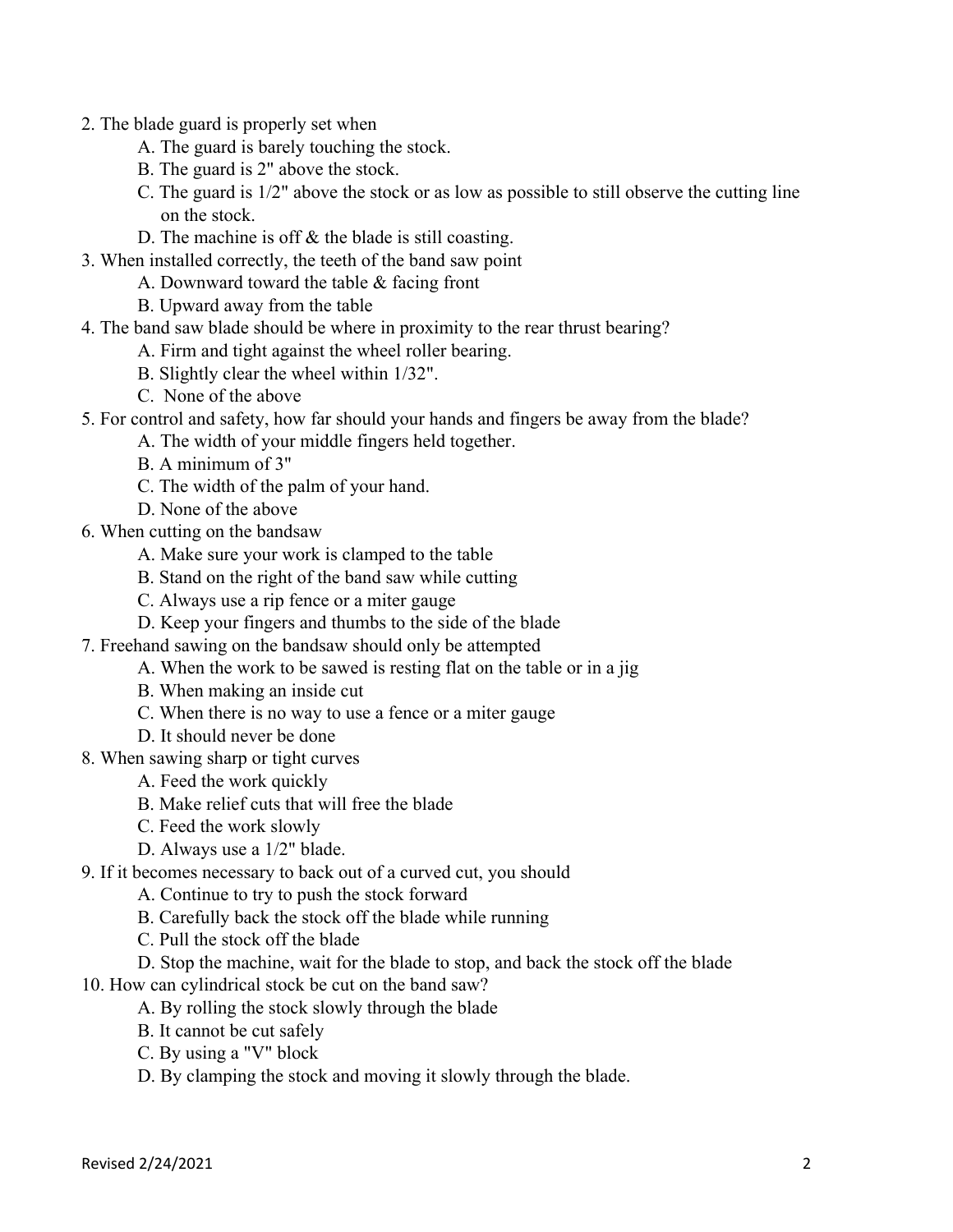# **Bench Grinder Safety Test**

1. You must use both safety glasses and a face shield while using the grinder.

A. True

- B. False
- 2. Operate the grinder with the wheel housing guards removed from around the grinding wheels.

A. Safe

- B. Unsafe
- 3. The bench grinder is to be secured while in use.
	- A. True
	- B. False
- 4. Grinding wheels must be completely stopped before adjusting the tool rest and shatter or spark guards.
	- A. True
	- B. False
- 5. How far should he tool rest be adjusted away from the wheel?
	- A. 1/2"
	- B. 1/4"
	- C. 1/16"
	- D. 1/8"
- 6. Where should one stand when turning on the bench grinder?
	- A. At the side of the machine
	- B. In the front of the machine
	- C. Use a stick while standing to the side.
- 7. How should material be brought into contact with the wheel?
	- A. Force the material into the wheel for two seconds and back it off until it cools.
	- B. Slowly and smoothly bring the material into the grinding wheel.
	- C. Barely touch the side of the wheel.
- 8. Use the side of the wheel for grinding.

A. True

B. False

9. Dress the wheel when it is out of round, clogged, or has groves worn in it.

A. True

B. False

- 10. At least how far away from the grinding wheel must others stand when you are operating the grinder?
	- A. 1 foot
	- B. 2 feet
	- C. 3 feet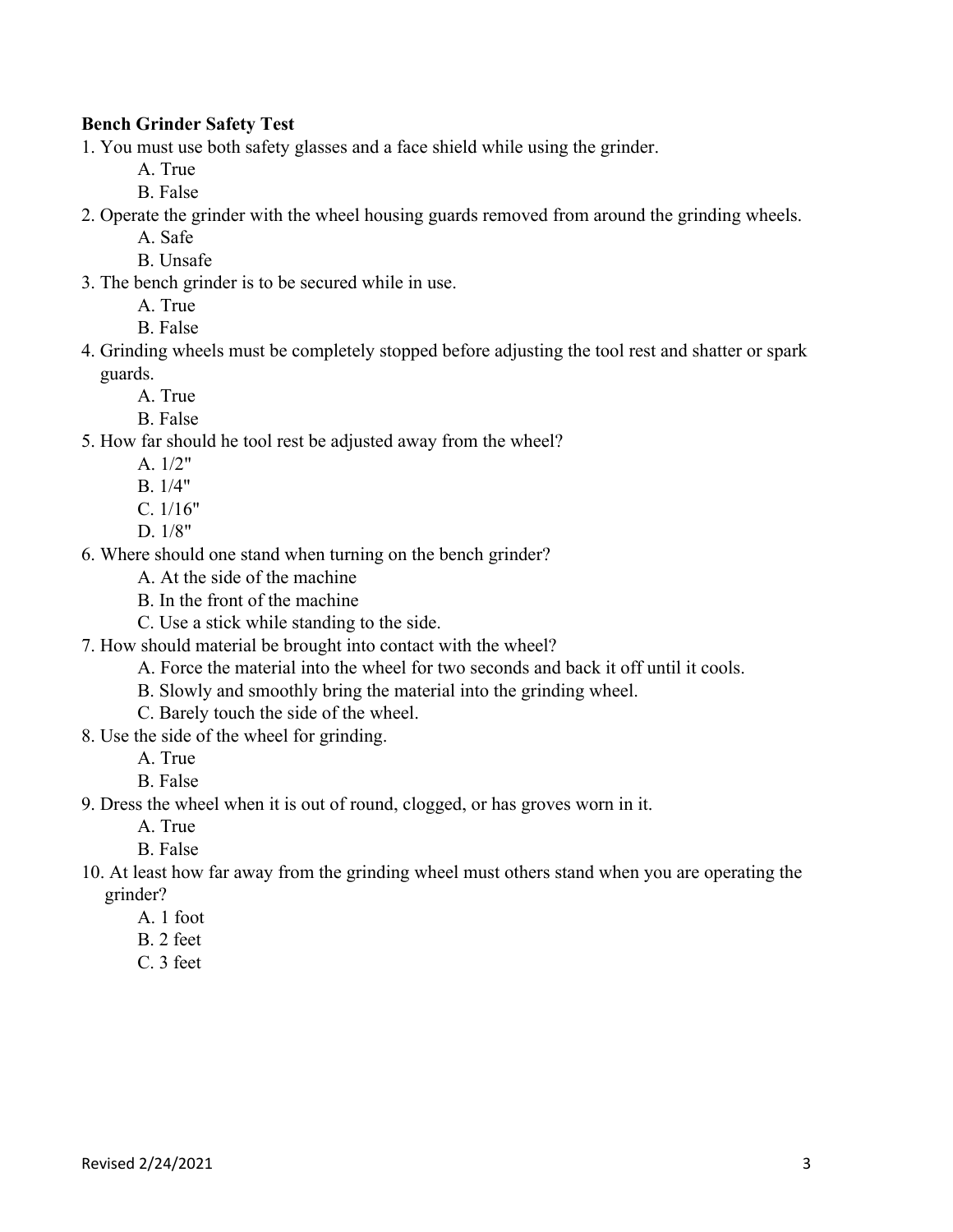# **Drill Press Safety Test**

1. Always remove the chuck key and check that the pulley and belt guards are in place before turning on the drill press.

- A. True
- B. False
- 2. When is it necessary to secure your work with a clamp and/or the fence?
	- A. When using a large diameter bit.
	- B. When the work piece is small (6" or less) or uneven.
	- C. When the table is at an angle.
	- D. All of the above.
- 3. For control and safety how far should your hands and fingers be away from the revolving drill bit?
	- A. As close as you need
	- B. A minimum of 3"
	- C. A minimum of 6"
- 4. Drill a hole in cylindrical stock.
	- A. By holding it securely by hand.
	- B. While securely clamped to the table.
	- C. By using a "V" block.
- 5. When drilling a long piece of stock?
	- A. Place the excess length to the right of the operator
	- B. Place the excess length to the left of the operator
- 6. When drilling a deep hole, raise the bit often.
	- A. To allow the chips to escape the hole
	- B. To cool the bit
	- C. To give your feed arm a rest
	- D. Both A & B
- 7. When the drill begins to break through the underneath side of the stock, you should.
	- A. Ease up on the feed pressure
	- B. Maintain the same feed pressure
	- C. Stop the drill immediately
	- D. Apply more pressure
- 8. It is OK to wear gloves when drilling.
	- A. Into sheet metal that can easily cut you
	- B. When you don't want to get splinters
	- C. Into metal bar stock that becomes hot to prevent burns
	- D. It is never OK to wear gloves
- 9. The safest way to remove chips from the drill press is to.
	- A. Brush away chips with a hand
	- B. Blow away chips away by mouth
	- C. Stop the drill press and brush chips away with bench brush
	- D. Blow chips away with an air nozzle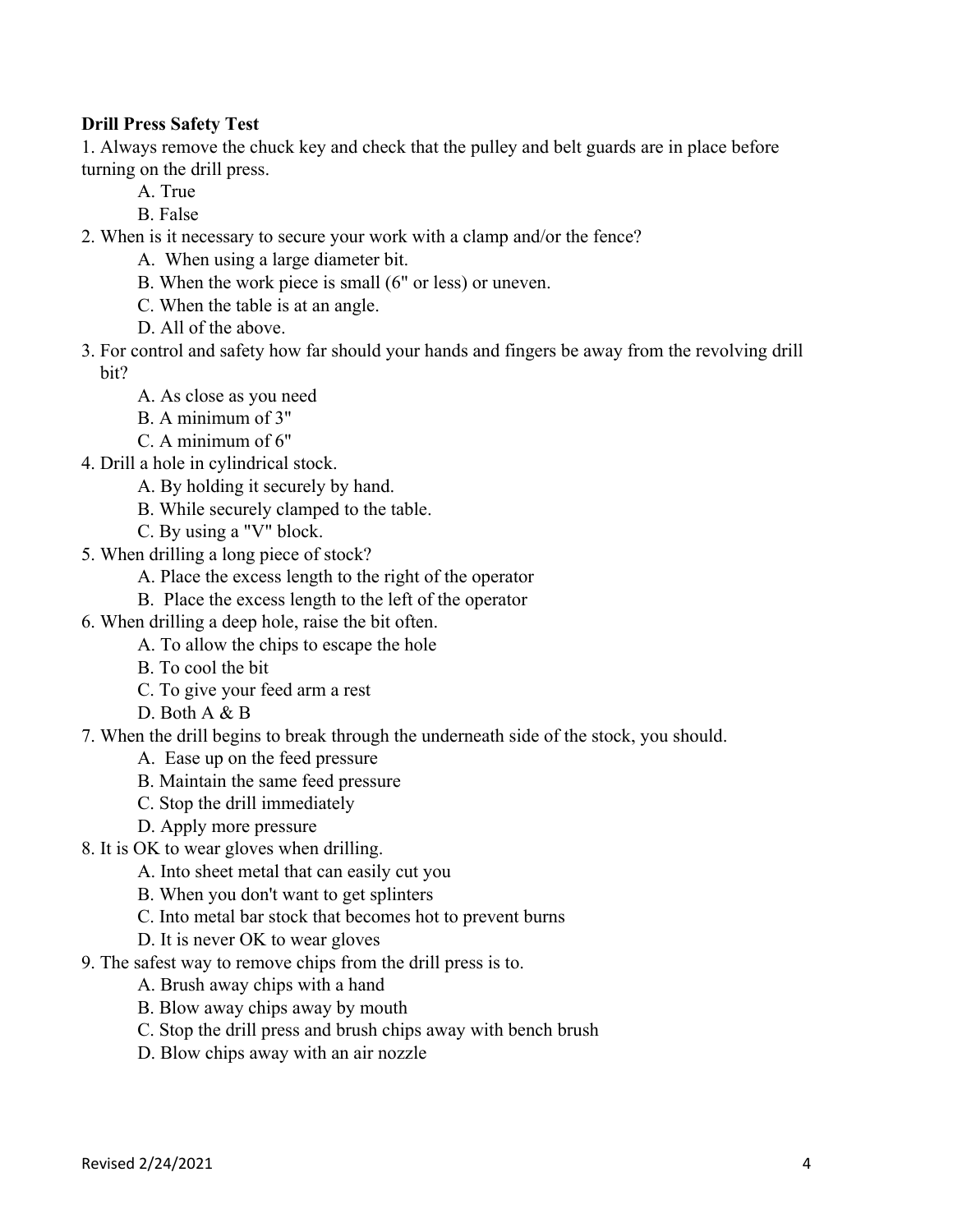10. You should always check the drill speed chart and drill press pulley configuration for proper chuck speed.

- A. True
- B. False

# **Jointer Safety Test**

!. The maximum amount of material to be removed per pass on the jointer is

- A. 1/16" to 1/8"
- B. 3/8" to 5/8"

 $C. 1/2"$ 

- D. It does not matter
- 2. When jointing edge stock the hands should be
	- A. Always behind the stock, pushing it from the infeed table
	- B. Protected by a push stick
	- C. On the front end of the stock, pulling it through
	- D. Never directly over the knives
- 3. When jointing the face of stock, the hands should be
	- A. Always behind the stock, pushing it from the infeed table
	- B. Placed on the outfeed table
	- C. Directly over, not behind the knives
	- D. Protected by a push block
- 4. What is the generally accepted position of a jointer operator?
	- A. Stand in a balanced position, ready to walk the board through
	- B. Stand on the left side of the machine
	- C. Stand right in the middle next to the rotating blade
	- D. Stand at the end of the infeed table
- 5. Stock less than 12" in length
	- A. May be surfaced if the shop Attendant observes
	- B. Not allowed
	- C. Is permissible if the action is with the grain
	- D. Can be jointed if the cut is less than 1/8"
- 6. When should you make a fence adjustment to the jointer?
	- A. Before turning on the power
	- B. After turning on the power
	- C. While jointer is running
- 7. Which surface on a cupped board should be cut first?
	- A. Cupped side down, hump up
	- B. Cupped side up, hump down
	- C. Edge of the board
- 8. When jointing long pieces of stock, it is safest to
	- A. Have a helper pull one end through
	- B. Put more pressure on a piece to keep it from drooping
	- C. Cut the wood by yourself so no-one else gets hurt
	- D. Have a helper or roller stand to support one end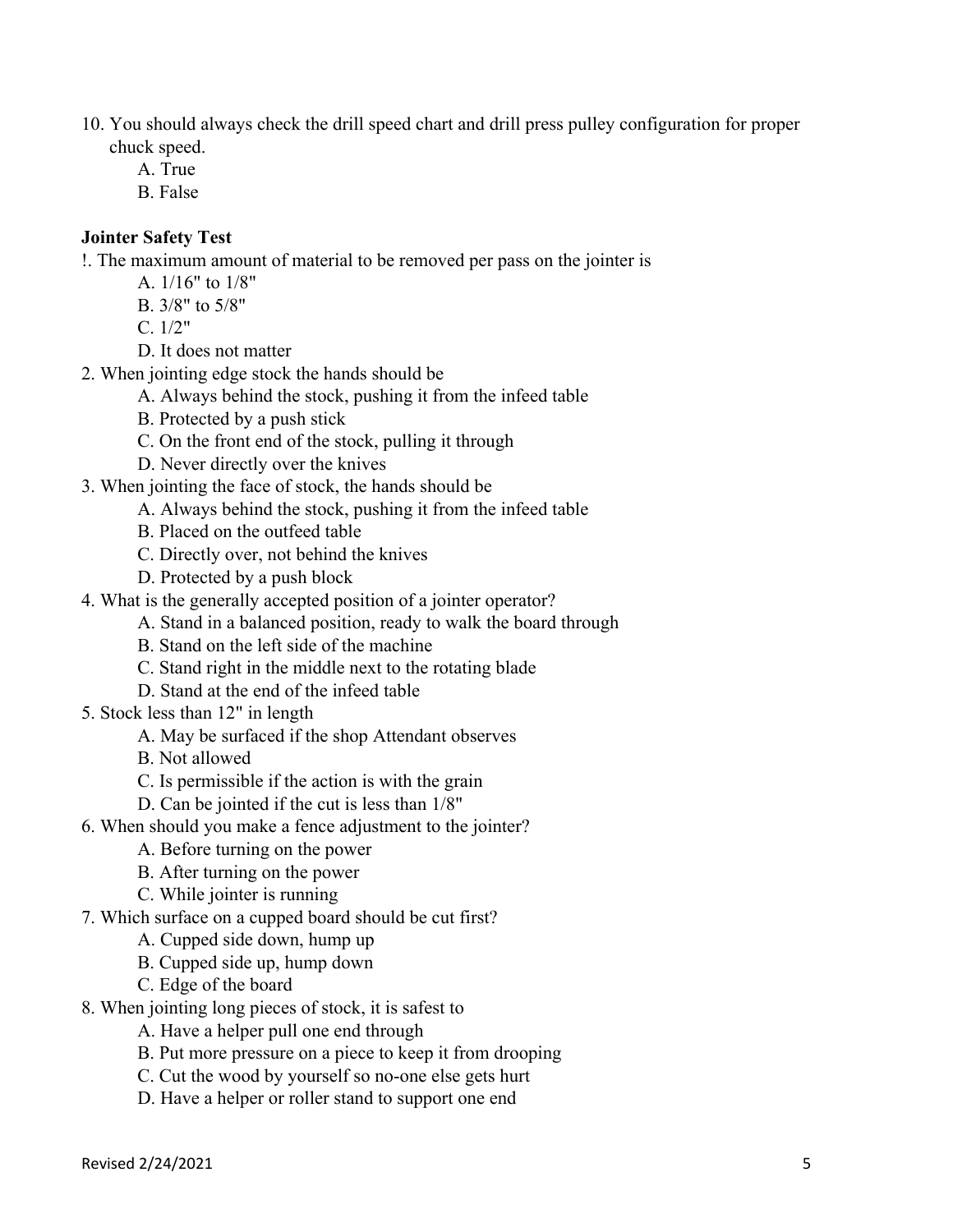- 9. The purpose of adjusting the fence is to
	- A. Joint a bevel on a board by changing the angle of the fence
	- B. Allow all parts of the blade to be used
	- C. Accommodate surfacing the face of a board
	- D. All of the above
- 10. In which direction should you run the wood on the jointer?
	- A. Across the grain if it is wider than 12"
	- B. With the grain
	- C. It does not matter

#### **Miter Saw Safety Test**

- 1. All adjustments shall be made to the miter saw
	- A. Prior to starting with the blade in a full up position
	- B. Lock the miter saw in the down position.
	- C. With blade to the extreme left position
- 2. When operating the miter saw
	- A. Give the work your undivided attention
	- B. Always wear safety glasses
	- C. Keep guards in place and in use at all times
	- D. All of the above
- 3. Always hold the work firmly against the
	- A. Table
	- B. Fence
	- C. Fence & table
	- D. Pivot arm
- 4. When ready to cut, wait for motor on miter saw
	- A. To come up to half speed
	- B. To come to full speed
	- C. To reach a speed for the type of job
- 5. When using a SLIDING COMPOUND miter saw
	- A. Use it the same as a miter saw
	- B. Use it like a radial arm saw; cut on the outward stroke
	- C. Pull the blade out, start the saw push down into the wood, then cut toward the fence
	- D. It does not matter; the compound can cut in any way
- 6. What situations can you cross your hands on the miter saw?
	- A. When you have someone watching
	- B. If you are left-handed
	- C. Whenever you want
	- D. It is never allowed
- 7. When a cut has been completed through the stock, you should release the trigger and
	- A. Remove the scrap from the table
	- B. Lock the motor in the up position
	- C. Wait for the blade to stop before raising
	- D. Move to the next operation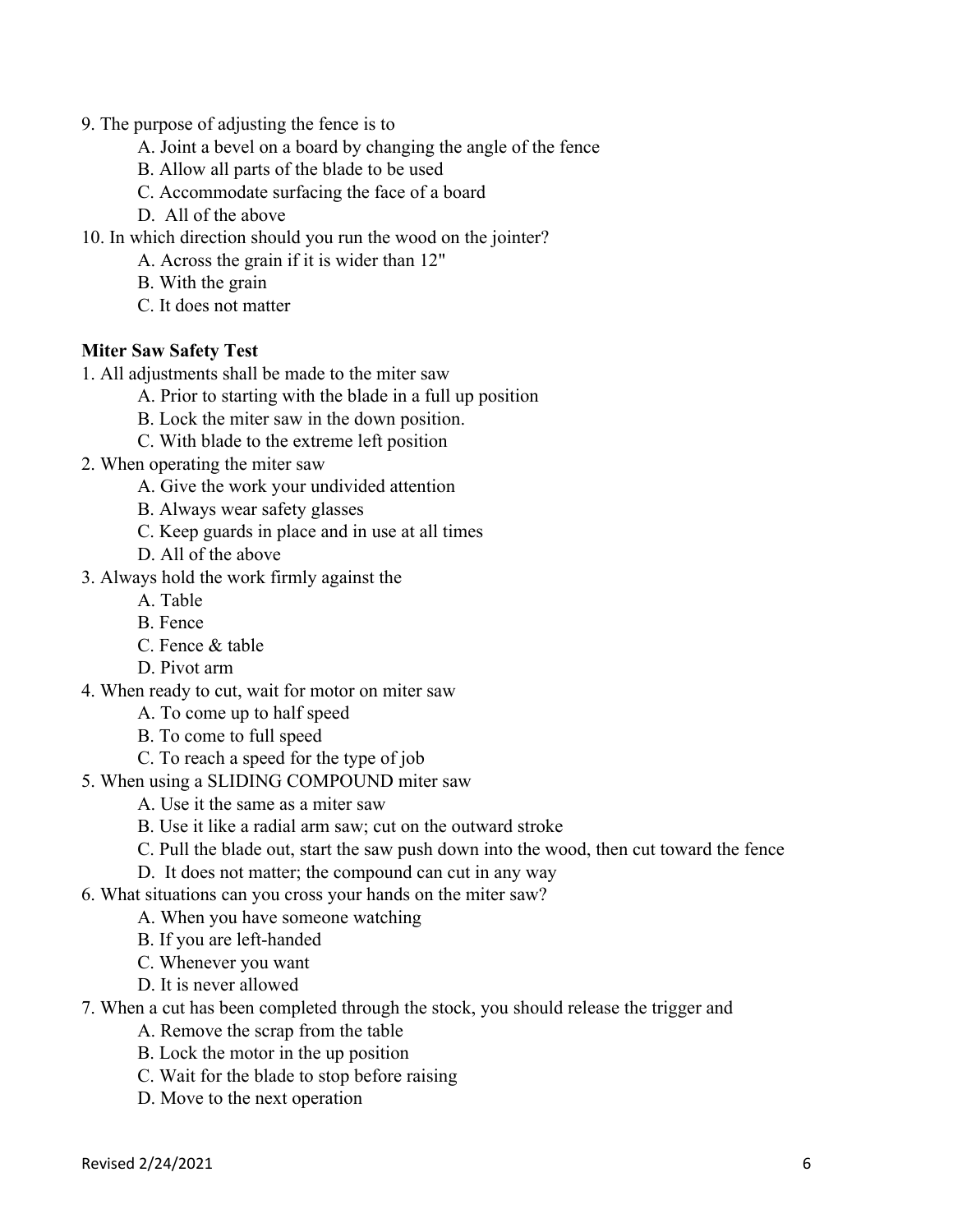- 8. When replacing a blade on the miter saw, the teeth at the bottom of the blade point
	- A. Up and toward the operator
	- B. Down and toward the fence

#### **Router Safety Test**

- 1. Check to see that the switch is in the off position before connecting the router to the power source.
	- A. True
	- B. False
- 2. It is safe to assume that the router bit left in the router is secure in the router collet.
	- A. True
	- B. False
- 3. When changing a router bit, make sure the router's switch is off and the router is unplugged.
	- A.True
	- B. False
- 4. What is the minimum amount the router bit should be inserted into the collet for secure operation?
	- A. 1/4"
	- B. 1/2"
	- C. 3/4"
	- D. 1"
- 5. The collet nut can be tightened enough with your hand.
	- A. True
	- B. False
- 6. Begin cutting with the router before the motor gets to full speed.
	- A. True
	- B. False
- 7. Hold your stock with one hand and the router with the other.
	- A. Safe
	- B. Unsafe
- 8. What direction should you feed the router bit through the work piece?
	- A. In the direction of the bit rotation
	- B. Against the direction of the bit rotation
- 9. Allow the motor to stop before setting the router down.
	- A. True
	- B. False
- 10. Store the router with the bit left in the router collet.
	- A. True
	- B. False

#### **Router Table Safety Test**

1. You must wear a respirator when working on the router table.

- A. True
- B. False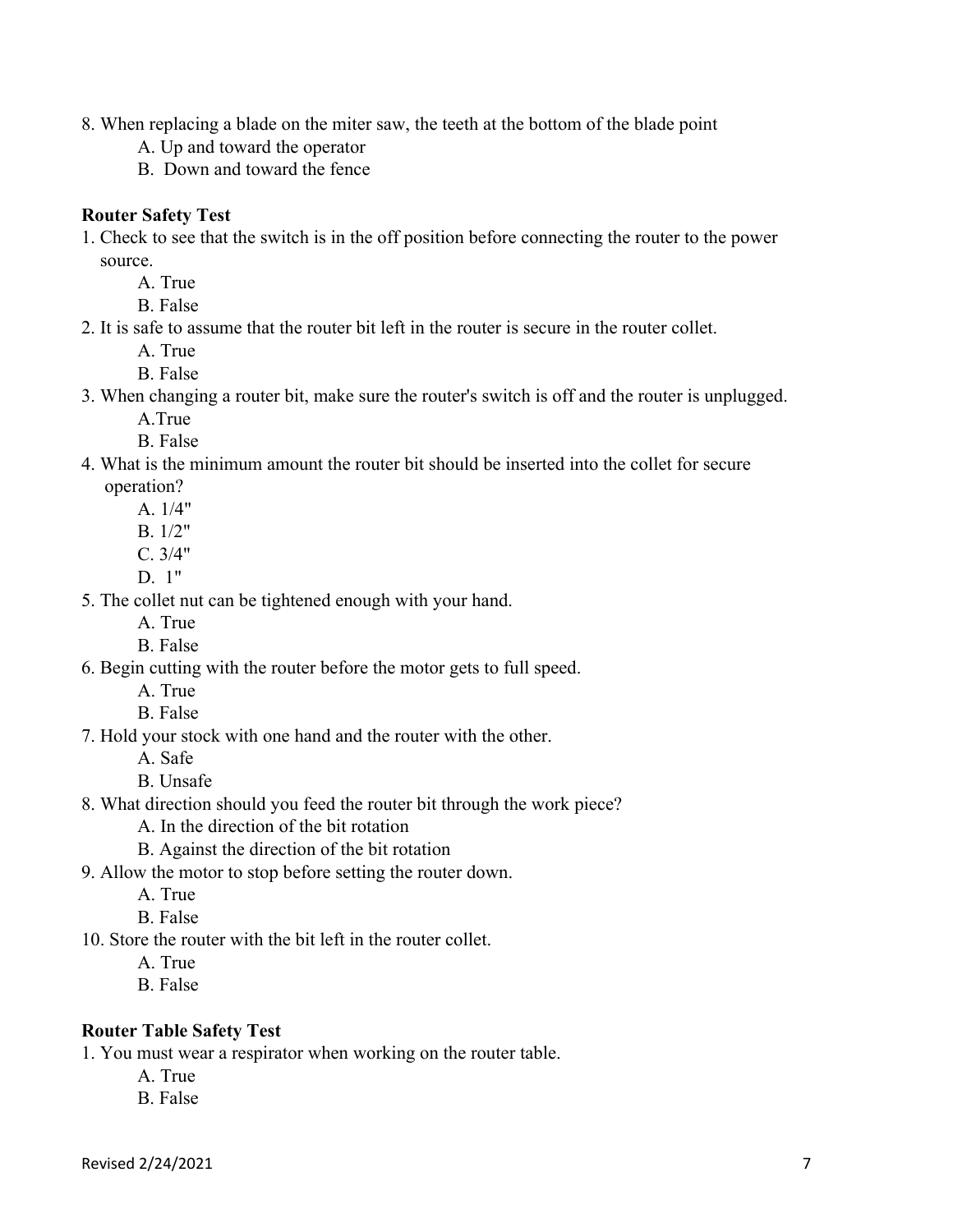#### 2. Check to see that the router switch is in the off position before connecting to the power source.

A. True

- B. False
- 3. For control and safety how far should your hands & fingers be away from the revolving bit?
	- A. As far as possible, with a minimum of 3"
	- B. You must use a push block
	- C. As far as possible with a minimum of 6"
	- D. Never have your hands near the table
- 4. When shaping narrow stock (less than 3" wide)
	- A. Keep your hands away from the bit
	- B. Use feather boards & clamps
	- C. Use a push block
	- D. All of the above
- 5. Clamp a block of wood to the fence above the bit with clearance for your stock for a bit guard.
	- A. True
	- B. False
- 6. The halves of the fence should touch the router bit so it will show the profile after the machine has been turned on.
	- A. True
	- B. False
- 7. Use a miter gauge and clamp for end grain shaping.
	- A. True
	- B. False
- 8. The only foreign objects in the stock you need to be concerned with are nails.
	- A. True
	- B. False
- 9. Never reach under the table while the router is running.
	- A. True
	- B. False
- 10. Freehand cuts are allowed when you remove the fence, use a starting pin, and use a bit with a bearing.
	- A. True
	- B. False

#### **Table Saw Safety Test**

1. How high above the work piece should the saw blade be set?

- A. As high as it will go
- B. The gullets1/2 " above the work piece
- C. The tip of the blade 1/8" to 1/4"above the work piece
- D. The tip of the blade 3/8" to 5/8" above the work piece.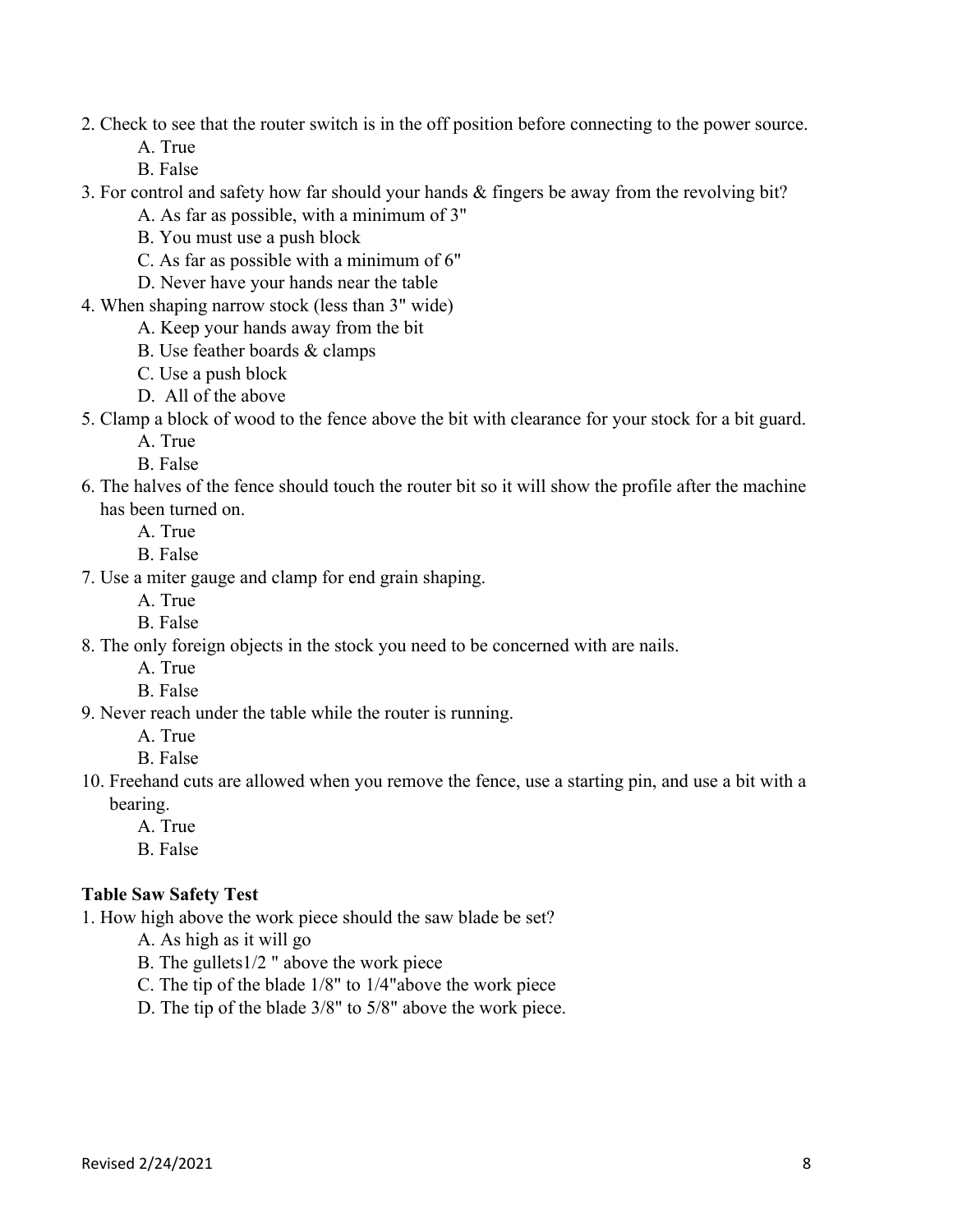- 2. When using the miter for cross cuts, what is the safest way to remove cutoffs?
	- A. Turn off the power and wait for the blade to stop
	- B. Use a stick
	- C. Remove the stock being cut first, before removing the chips
	- D. None of the above
- 3. When ripping long stock,
	- A. Push it halfway through and then reverse it to complete the cut
	- B. Push it half way through and then walk around to the rear of the table and pull it through
	- C. Push stock through the saw and onto the outfeed table
	- D. None of the above
- 4. When crosscutting short duplicate pieces on the table saw, the safe method to use is
	- A. The fence alone as a guide
	- B. A stop block clamped to the fence as a guide
	- C. The first piece cut as a gauge
	- D. Any of the above
- 5. When operating a table saw, you should stand
	- A. To the right side of the blade, if possible
	- B. To the left side of the blade
	- C. Directly in line of the blade
	- D. It does not matter where you stand
- 6. All table saw adjustments should be made
	- A. While the saw is in motion
	- B. While the saw is completely stopped
	- C. Depends on which blade you are using
	- D. After the fence has been removed from the table
- 7. Cross-cutting stock normally requires a
	- A. Fence
	- B. Stop block
	- C. Push stick
	- D. Miter gauge or crosscut sled
- 8. The riving knife shall be used when
	- A. Cutting tapers
	- B. Cutting rabbets or dados
	- C. Crosscutting
	- D. Ripping
	- E. C & D
- 9. When is it safe to do free-hand (NO fence, NO Miter gauge) sawing on the table saw?
	- A. When cutting circles
	- B. Never
	- C. When cutting very thin stock
	- D. When cutting plywood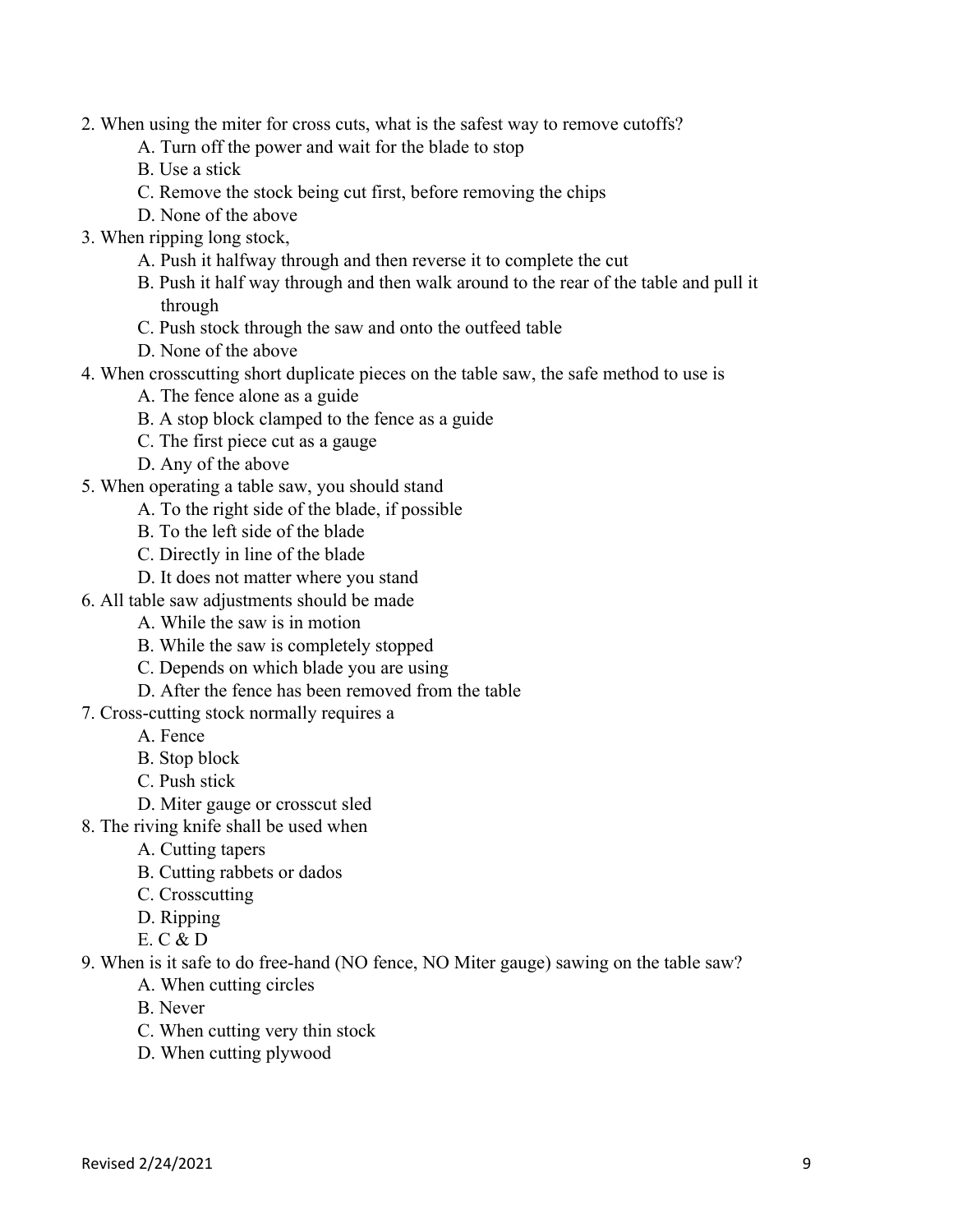- 10. When ripping long stock
	- A. Have a helper pull the stock through the blade
	- B. Use the outfeed table or the roller stands.
- 11. Which statement is true about a "drop cut"
	- A. A board is lowered into a spinning blade to create a cut in the middle of the board.
	- B. Can be safely done on a router table
	- C. Cannot be done without removing the riving knife on the saw
	- D. Is inherently dangerous to do on a table saw, and is not allowed in the Guild shop
	- E. All of the above

# **Thickness Planer Safety Test**

1. The minimum length of stock that can be run through the planer is

- A. Determined by width of stock
- B. Determined by depth of cut
- C. Equal to the distance between the upper and lower rollers
- D. Sixteen inches
- 2. When feeding stock into the planer, one should stand
	- A. In direct line with the stock
	- B. Clear, and let it run free
	- C. Off to one side, out of line of stock
	- D. In front of the planer
- 3. Feeding stock is best done by
	- A. Pushing it from the end
	- B. Pulling it from the other end
	- C. Letting it feed itself
	- D. Using a push stick
- 4. On which side of the board does the planer cut?
	- A. Face down surface
	- B. Face up surface
- 5. The depth of cut with the planer should not exceed:
	- A. 1/8" for softwood
	- B. 1/32" for all types of woods
	- C. 1/16" for hardwoods
	- D. A and C
- 6. Even with the pressure of the rollers, stock can be kicked out the infeed end of planer
	- A. True
	- B. False
- 7. When surface planing to thin stock (3/8" or less), the work piece should be:
	- A. Fed into the machine behind a piece of like thickness
	- B. First surfaced on the edges
	- C. Fed into machine beside a piece of like thickness
	- D. Placed on top of a back board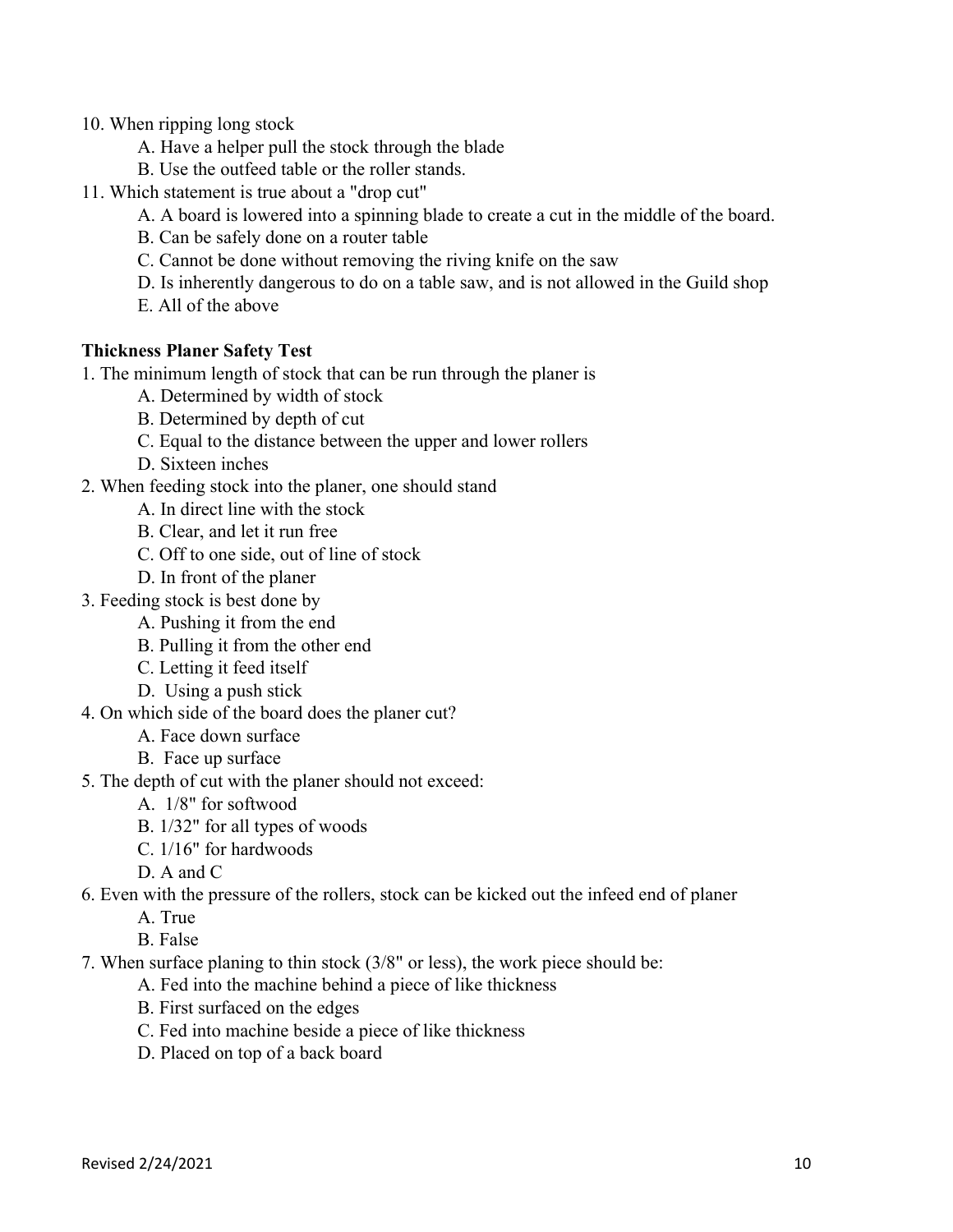- 8. If the board is warped:
	- A. It is best to face joint the concave side first
	- B. Plane the hump side first
	- C. It doesn't matter which side is planed first
	- D. Plane the cup side first
- 9. When should the depth of the cut be set on the planer?
	- A. While the board is being fed through
	- B. Only when the machine is shut off
	- C. Before the board is fed through
	- D. With the Shop Attendant's permission

#### **Combination Belt/Disc Sander and Edge Belt Sander Safety Test**

- 1. It is safe to have your fingertips nearly touching the moving belt or disc?
	- A. True
	- B. False
- 2. Which operations should be done with the machine turned off?
	- A. None
	- B. Remove scrap pieces from work area
	- C. Make belt adjustments.
	- D. Both B and C.
- 3. Which is the most correct statement:
	- A. Wearing gloves and jewelry is acceptable during the operation of the belt sander
	- B. Remove jewelry, remove gloves & secure long hair and loose clothing while operating the drum sander.
	- C. Jewelry should be removed but gloves are acceptable during operation of the drum sander.
	- D. Loose hair must be secured and gloves removed but jewelry is acceptable while operating the drum sander.
- 4. The edge belt sander and combination belt/disc sanders are ideal tools for sanding small unsupported work pieces?
	- A. True

B. False

- 5. Which statement is incorrect with respect to the sanders:
	- A. The belts should be inspected for wear and integrity before use.
	- B. Sawdust should not be removed from sandpaper because is damages the backing.
	- C. Always sand on the side of the disc as it rotates down into the table.
	- D. The use of a filtering mask or respirator is recommended, but not required in the Guild shop.
- 6. What is the maximum amount of material that can be removed in one pass on the drum sander
	- A. 1/16" or one full turn of the handle
	- B. 1/32" or a half turn of the handle
	- C. 1/64" or a quarter turn of the handle
	- D. 1/128" or a eighth turn of the handle